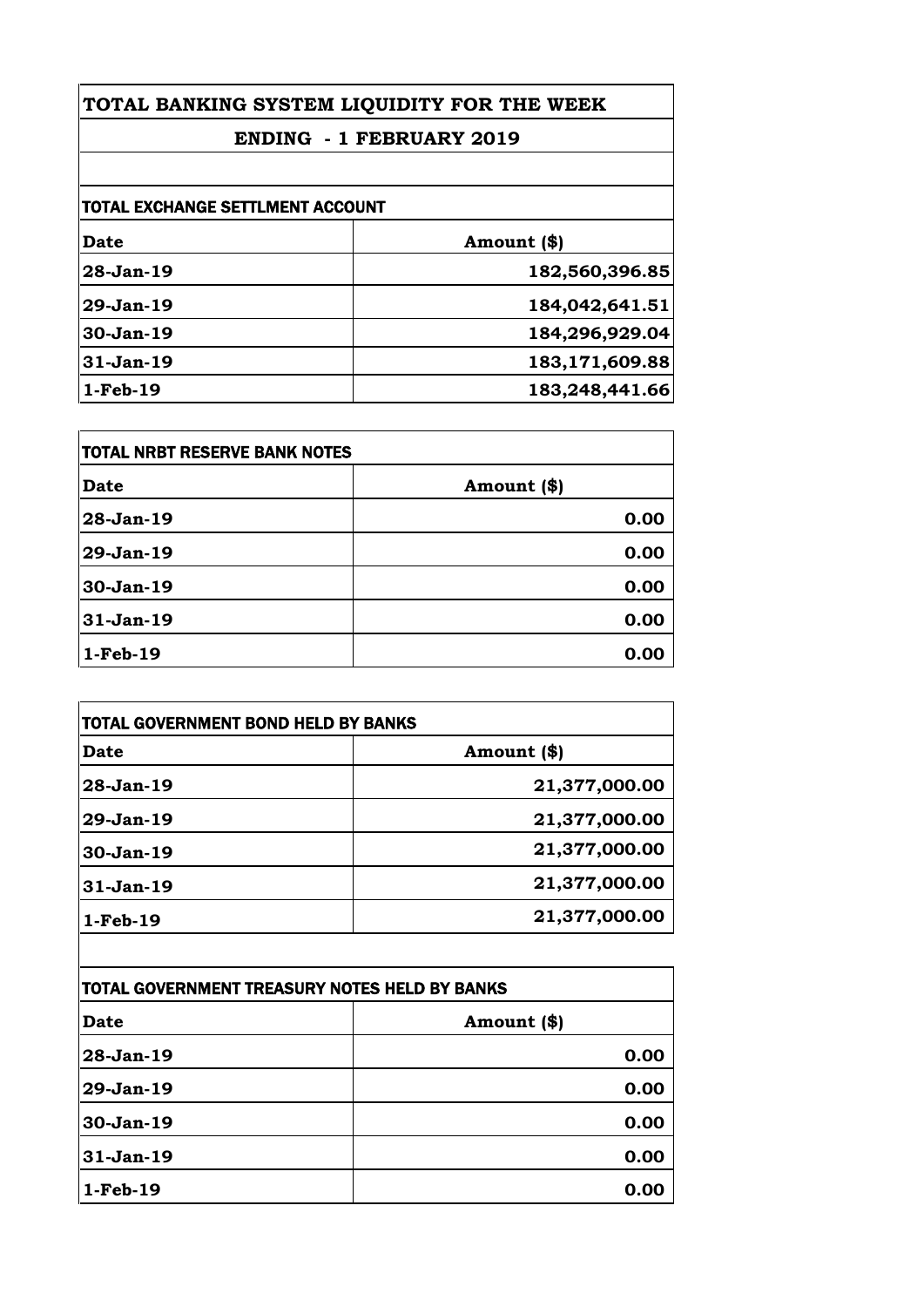## **ENDING - 8 FEBRUARY 2019**

| <b>TOTAL EXCHANGE SETTLMENT ACCOUNT</b> |                |
|-----------------------------------------|----------------|
|                                         |                |
| 4-Feb-19                                | 180,979,455.45 |
| 5-Feb-19                                | 183,820,857.32 |
| $6$ -Feb-19                             | 184,497,031.87 |
| <b>7-Feb-19</b>                         | 187,010,156.87 |
| 8-Feb-19                                | 188,418,149.82 |

| <b>TOTAL NRBT RESERVE BANK NOTES</b> |             |
|--------------------------------------|-------------|
| <b>Date</b>                          | Amount (\$) |
| 4-Feb-19                             | 0.00        |
| 5-Feb-19                             | 0.00        |
| $6$ -Feb-19                          | 0.00        |
| $7-Feb-19$                           | 0.00        |
| 8-Feb-19                             | 0.00        |

| <b>TOTAL GOVERNMENT BOND HELD BY BANKS</b> |  |
|--------------------------------------------|--|
| Amount (\$)                                |  |
| 21,377,000.00                              |  |
| 21,377,000.00                              |  |
| 21,377,000.00                              |  |
| 21,377,000.00                              |  |
| 21,377,000.00                              |  |
|                                            |  |

| TOTAL GOVERNMENT TREASURY NOTES HELD BY BANKS |             |
|-----------------------------------------------|-------------|
| <b>Date</b>                                   | Amount (\$) |
| 4-Feb-19                                      | 0.00        |
| 5-Feb-19                                      | 0.00        |
| $6$ -Feb-19                                   | 0.00        |
| $7-Feb-19$                                    | 0.00        |
| 8-Feb-19                                      | 0.00        |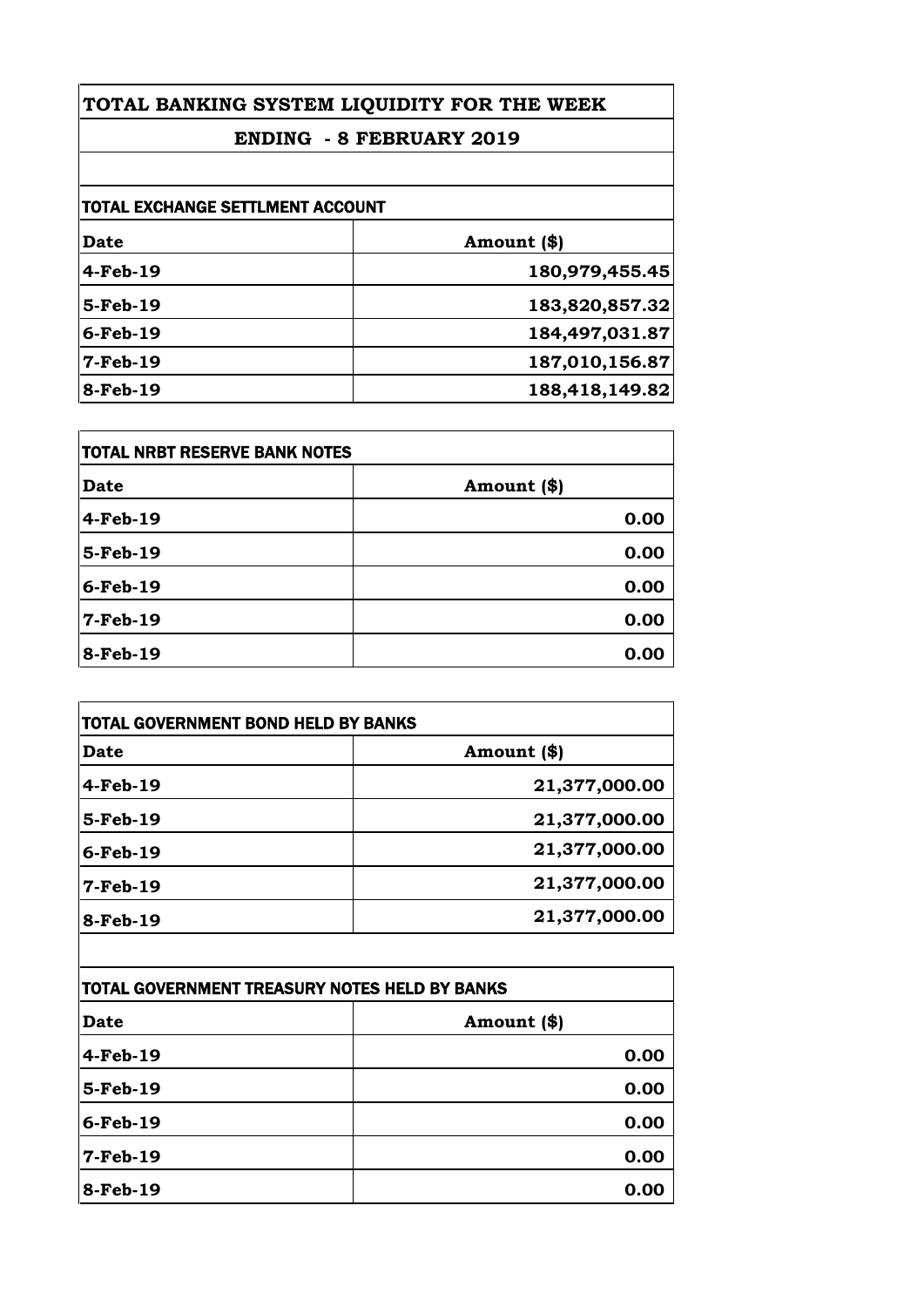## **ENDING - 15 FEBRUARY 2019**

| <b>TOTAL EXCHANGE SETTLMENT ACCOUNT</b> |                |
|-----------------------------------------|----------------|
| <b>Date</b>                             | Amount (\$)    |
| 11-Feb-19                               | 189,252,814.71 |
| 12-Feb-19                               | 190,362,988.75 |
| 13-Feb-19                               | 189,896,714.68 |
| 14-Feb-19                               | 189,820,594.65 |
| 15-Feb-19                               | 189,725,496.45 |

| <b>TOTAL NRBT RESERVE BANK NOTES</b> |             |
|--------------------------------------|-------------|
| <b>Date</b>                          | Amount (\$) |
| 11-Feb-19                            | 0.00        |
| 12-Feb-19                            | 0.00        |
| 13-Feb-19                            | 0.00        |
| 14-Feb-19                            | 0.00        |
| 15-Feb-19                            | 0.00        |

| <b>TOTAL GOVERNMENT BOND HELD BY BANKS</b> |               |
|--------------------------------------------|---------------|
| <b>Date</b>                                | Amount (\$)   |
| 11-Feb-19                                  | 21,377,000.00 |
| 12-Feb-19                                  | 21,377,000.00 |
| 13-Feb-19                                  | 21,377,000.00 |
| 14-Feb-19                                  | 21,377,000.00 |
| 15-Feb-19                                  | 21,377,000.00 |
|                                            |               |

| <b>TOTAL GOVERNMENT TREASURY NOTES HELD BY BANKS</b> |             |
|------------------------------------------------------|-------------|
| <b>Date</b>                                          | Amount (\$) |
| 11-Feb-19                                            | 0.00        |
| 12-Feb-19                                            | 0.00        |
| 13-Feb-19                                            | 0.00        |
| 14-Feb-19                                            | 0.00        |
| 15-Feb-19                                            | 0.00        |